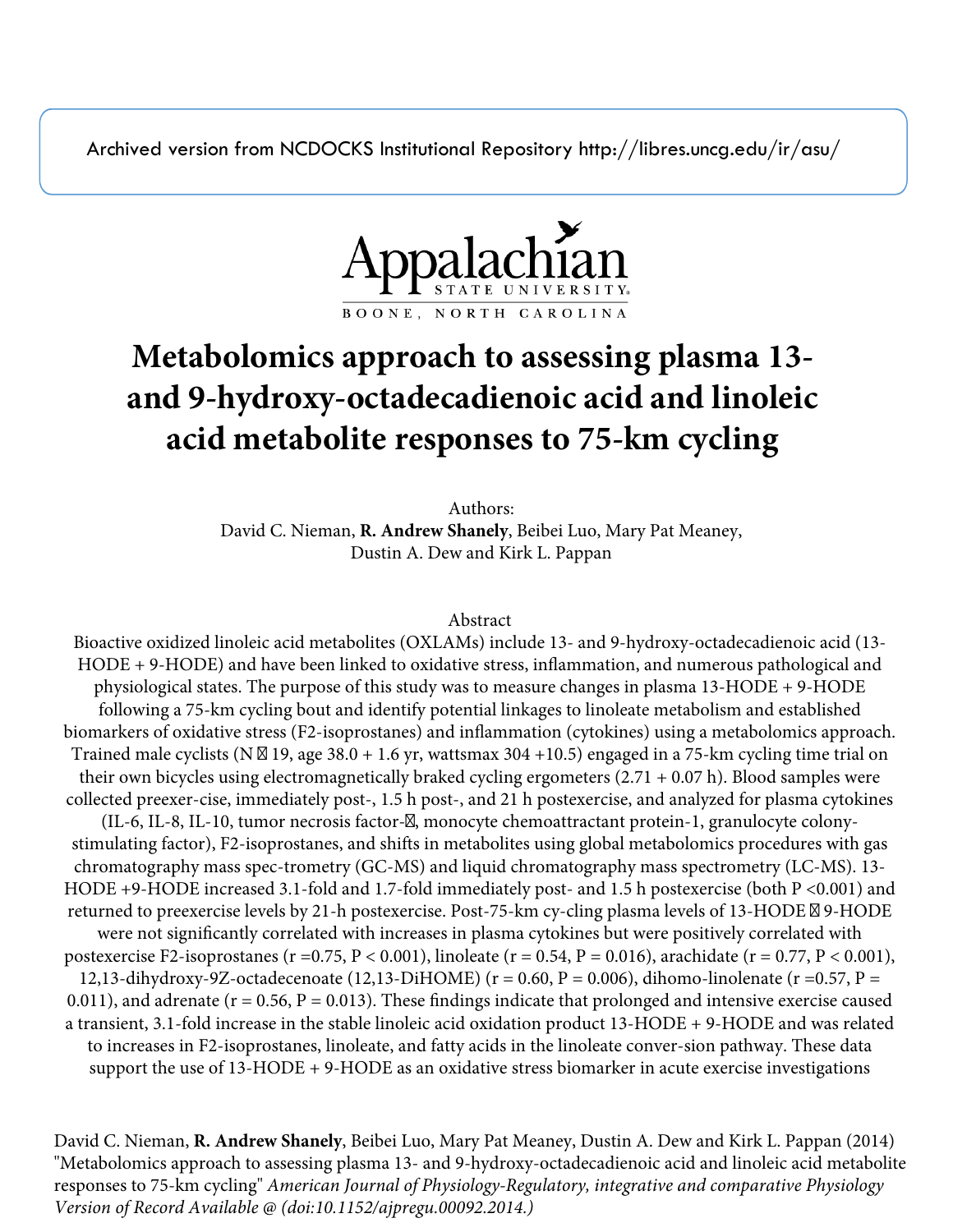## Metabolomics approach to assessing plasma 13- and 9-hydroxy-octadecadienoic acid and linoleic acid metabolite responses to 75-km cycling

**David C. Nieman,<sup>1</sup>R. Andrew Shanely,<sup>1</sup>Beibei Luo,<sup>2</sup>Mary Pat Meaney,<sup>1</sup>Dustin A. Dew,<sup>1</sup> and Kirk L. Pappan<sup>3</sup>**

<sup>1</sup>*Appalachian State University, Human Performance Lab, North Carolina Research Campus, Kannapolis, North Carolina;*  <sup>2</sup>*Key Laboratory of Exercise and Health Sciences of Ministry of Education, Shanghai University of Sport, Shanghai, China; and* <sup>3</sup>*Metabolon Inc., Durham, North Carolina*

Bioactive oxidized linoleic acid metabolites (OXLAMs) include 13- and 9-hydroxy-octadecadienoic acid (13-HODE + 9-HODE) and have been linked to oxidative stress, inflammation, and numerous pathological and physiological states. The purpose of this study was to measure changes in plasma 13- HODE + 9-HODE following a 75-km cycling bout and identify potential linkages to linoleate metabolism and established biomarkers of oxidative stress  $(F_2$ -isoprostanes) and inflammation (cytokines) using metabolomics approach. Trained male cyclists (*N* = 19, age

 $38.0 \pm 1.6$  yr, watts<sub>max</sub>  $304 \pm 10.5$ ) engaged in a 75-km cycling time trial on their own bicycles using electromagnetically braked cycling ergometers (2.71  $\pm$  0.07 h). Blood samples were collected preexercise, immediately post-, 1.5 h post-, and 21 h postexercise, and analyzed for plasma cytokines (IL-6, IL-8, IL-10, tumor necrosis factor-ex, monocyte chemoattractant protein-1, granulocyte colonystimulating factor),  $F_2$ -isoprostanes, and shifts in metabolites using global metabolomics procedures with gas chromatography mass spectrometry (GC-MS) and liquid chromatography mass spectrometry (LC-MS). 13-HODE + 9-HODE increased 3.1-fold and 1.7-fold immediately post- and 1.5 h postexercise (both  $P < 0.001$ ) and returned to preexercise levels by 21-h postexercise. Post-75-km cycling plasma levels of  $13$ -HODE + 9-HODE were not significantly correlated with increases in plasma cytokines but were positively correlated with postexercise  $F_2$ -isoprostanes ( $r = 0.75$ ,  $P < 0.001$ ), linoleate ( $r = 0.54$ ,  $P = 0.016$ ), arachidate ( $r = 0.77$ ,  $P < 0.001$ ), 12,13-dihydroxy-9Z-octadecenoate (12,13-DiHOME) (*r* = 0.60, *P* = 0.006), dihomo-linolenate ( $r = 0.57$ ,  $P = 0.011$ ), and adrenate ( $r =$  $0.56, P = 0.013$ . These findings indicate that prolonged and intensive exercise caused a transient, 3.1-fold increase in the stable linoleic acid oxidation product 13-HODE + 9-HODE and was related to increases in F2-isoprostanes, linoleate, and fatty acids in the linoleate conversion pathway. These data support the use of 13-HODE + 9-HODE as an oxidative stress biomarker in acute exercise investigations.

exercise; oxidative stress; inflammation; linoleate; metabolites

THE RATE OF WHOLE BODY and muscle oxygen consumption increases during acute, high-intensity, and continuous exercise bouts and is accompanied by an increase in production of reactive oxygen species (ROS) (8, 26, 27). The causes of increased ROS during exercise include electron leakage in the mitochondrial electron transport chain, activation of neutrophils and other phagocytic cells, auto-oxidation of catecholamines, and activation of several enzymes including xanthine oxidase, phospholipase A2, and nicotinamide adenine dinucleotide phosphate (NADPH) oxidase (8). Direct measurement of free radical and ROS production is difficult, and assessment of oxidative stress during exercise is typically made using indirect methods (22). Reliable oxidative stress biomarkers should be chemically unique and detectable, have relatively long half-lives, and be responsive to increases or decreases in ROS (26). The level of  $F_2$ -isoprostanes ( $F_2$ -IsoP) in blood or urine is widely regarded as an excellent indicator of exerciseinduced oxidative stress and is formed via free radical-initiated peroxidation of arachidonic acid (22, 30).

Linoleic acid (18:2n-6) is the most common polyunsaturated fatty acid (PUFA) in human diets and mammalian tissue and is considered essential because humans lack delta-12 and delta-15 desaturase enzymes (9, 15, 29, 33). Ingested linoleic acid is converted to longer and more unsaturated fatty acids through enzymatic desaturation and elongation in the endoplasmic reticulum of cells. Linoleic acid is the direct precursor to oxidized linoleic acid metabolites (OXLAMs) including 13 and 9-hydroxy-octadecadienoic acid (13-HODE + 9-HODE) (9, 15, 29, 33) (see [http://www.genome.jp/kegg-bin/show\\_](http://www.genome.jp/kegg-bin/show_pathway?map00591) [pathway?map00591](http://www.genome.jp/kegg-bin/show_pathway?map00591) for more detail). 13-HODE + 9-HODE are stable oxidation products and have been linked to pathological conditions including atherosclerosis, diabetes, Alzheimer's disease, non-alcoholic steatohepatitis, psoriasis, chronic inflammation, obesity, and cancer (14, 23, 29, 37). Plasma levels of  $13$ -HODE + 9-HODE are responsive to lifestyle interventions, with decreases reported when subjects adopt healthy diets and lose excess body weight  $(2, 3, 7, 25)$ . 13-HODE + 9-HODE are generated through the 15-lipoxygenase-1 (15-LOX) pathway in a variety of cell types (17, 25), are ligands of peroxisome proliferator-activated receptors (PPARs) (28), and can act through G protein-coupled receptor 132 (GPR132) to exert pro-inflammatory effects (37).

Little information has been published on the influence of exercise on plasma  $13$ -HODE  $+$  9-HODE, and whether postexercise increases relate to changes in established biomarkers of oxidative stress and inflammation (19, 20). Using a metabolomics approach, we recently reported that plasma 13- HODE + 9-HODE increased 5.5-fold in 15 runners following a 3-day period of intensified training (2.5 h/day running at 70% VO<sub>2max</sub>), with levels returning to preexercise levels after 14-h recovery (20). Metabolomics allows the simultaneous measurement of hundreds of metabolites and is especially valuable when focusing on complex interactions within the body during exercise or nutrition interventions. The purpose of this study

Address for reprint requests and other correspondence: D. C. Nieman, DrPH, North Carolina Research Campus, 600 Laureate Way, Kannapolis, NC 28081 (e-mail: [niemandc@appstate.edu\).](mailto:niemandc@appstate.edu)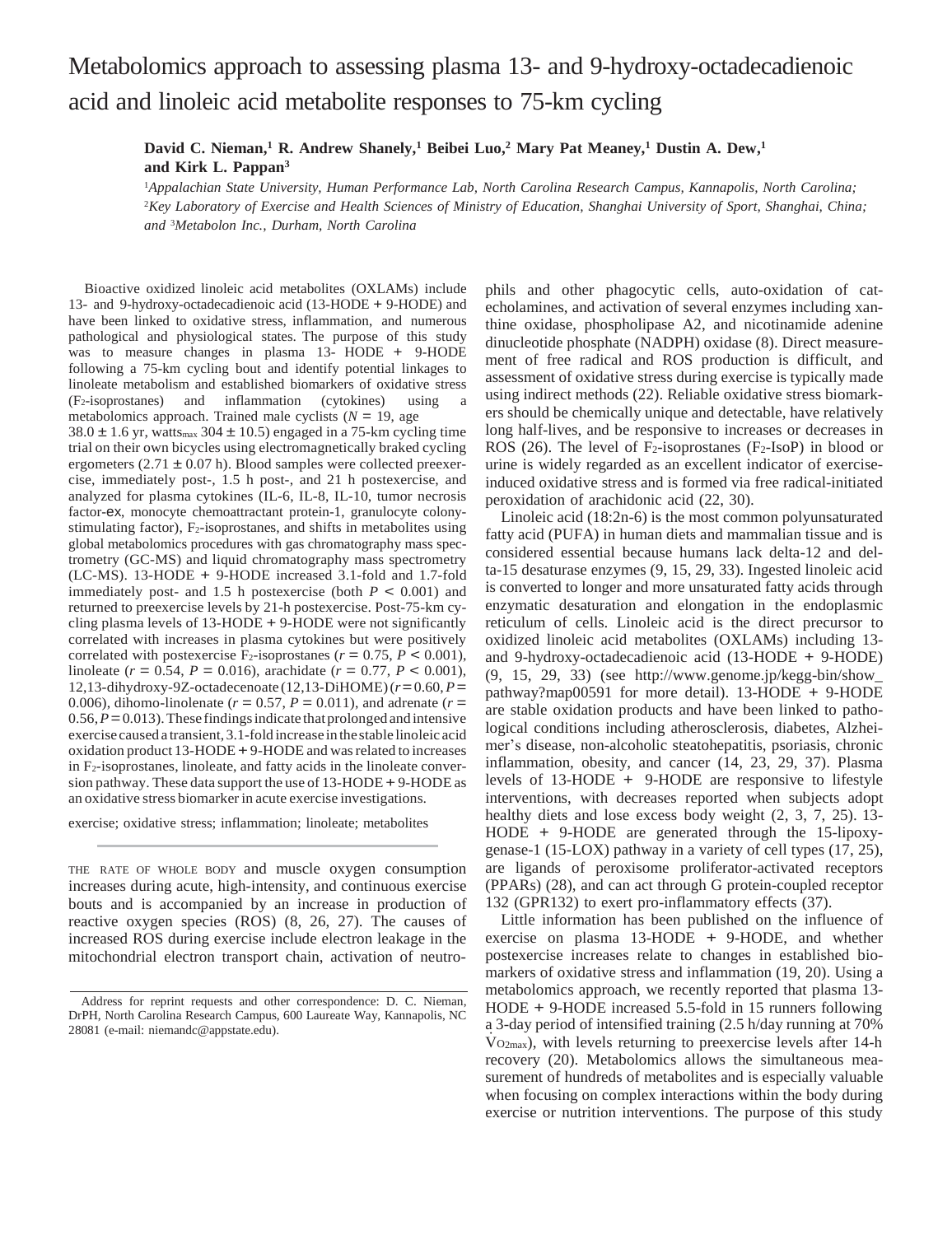was to measure the effect of prolonged and intensive exercise on plasma  $13$ -HODE + 9-HODE and linoleic acid metabolism and correlations with postexercise increases in plasma  $F_2$ -IsoP and inflammatory cytokines.

#### **MATERIALS AND METHODS**

*Subjects.* Subjects included 19 male cyclists (ages 27–49 yr) who regularly competed in road races (racing categories 1 to 5, with 5 assigned to cyclists with the lowest performance ability and experience) and were capable of cycling 75 km at race pace. Subjects trained normally, maintained weight, and avoided the use of large-dose vitamin and mineral supplements (above 100% Daily Value), and all herbal supplements and medications for the 2-wk period before the 75-km cycling time trial. All subjects signed informed consent and all study procedures were approved by the Institutional Review Board at Appalachian State University.

*Research design.* Two weeks before the 75-km time trial, athletes completed orientation and baseline testing in the North Carolina Research Campus Human Performance Laboratory operated by Appalachian State University in Kannapolis, NC. Demographic and training histories were acquired with questionnaires. Maximal power, oxygen consumption, ventilation, and heart rate were measured during a graded exercise test (25 Watts increase every 2 min, starting at 150 Watts) with the Cosmed Quark CPET metabolic cart (Rome, Italy) and the Lode cycle ergometer (Lode Excaliber Sport, Lode, Groningen, The Netherlands). Body composition was measured with the Bod Pod body composition analyzer (Life Measurement, Concord, CA).

Two weeks after baseline testing, subjects returned to the Human Performance Laboratory at 6:45 AM in an overnight fasted state (no food or beverages other than water for at least 9 hours) and provided a preexercise blood sample. After warming up, subjects cycled on their own bicycles on CompuTrainer Pro model 8001 trainers (RacerMate, Seattle, WA) with heart rate and rating of perceived exertion (RPE) recorded every 30 min and workload continuously monitored using the CompuTrainer MultiRider software system (version 3.0, RacerMate, Seattle, WA). A mountainous 75-km course with moderate difficulty was chosen and programmed into the software system. Oxygen consumption and ventilation were measured using the Cosmed Quark CPET metabolic cart after 16 and 55 km cycling. Subjects were allowed to ingest water ad libitum during the 75-km cycling time trial, but not any other beverage or food containing energy or nutrients. Blood samples were taken via venipuncture immediately and 1.5 h after completing the 75-km time trial. Subjects returned in an overnight fasted state the next morning to provide a 21-h postexercise blood sample. No dietary restrictions were imposed from 1.5-h postexercise to the beginning of the overnight fast.

*F2-isoprostanes.* Plasma F2-IsoP were determined using gas chromatography mass spectrometry (GC-MS) (18). Plasma was collected from heparinized blood, flash-frozen in liquid nitrogen, and stored at -80 $^{\circ}$ C. Plasma samples were thawed, and free F<sub>2</sub>-IsoP was extracted with deuterated  $[{}^{2}H_{4}]$ prostaglandin  $F_{2}$ ex added as an internal standard. Waters Sep-Pak C18 cartridges followed by Waters Sep-Pak Silica cartridges were used for solid phase extraction. F<sub>2</sub>-IsoP were converted to pentafluorobenzyl esters, subjected to thin layer chromatography, and converted to trimethylsilyl ether derivatives. Samples were analyzed by a negative ion chemical ionization GC-MS using an Agilent 6890N gas chromatography interfaced to an Agilent 5975B inert MSD mass spectrometer (Agilent Technologies, Santa Clara, CA).

*Cytokines.* Total plasma concentrations of six inflammatory cytokines [monocyte chemoattractant protein-1 (MCP-1), tumor necrosis factor-ex (TNF-ex), granulocyte colony-stimulating factor (GCSF), IL-6, IL-8, and IL-10] were determined using an electrochemiluminescence based solid-phase sandwich immunoassay (Meso Scale Discovery, Gaithersburg, MD). All samples and provided standards were analyzed in duplicate, and the intra-assay coefficient of variation

(CV) ranged from 1.7% to 7.5% and the interassay CV 2.4 to 9.6% for all cytokines measured. Pre- and postexercise samples for the cytokines were analyzed on the same assay plate to decrease interkit assay variability.

*Metabolomics.* The nontargeted metabolic profiling instrumentation employed for this analysis combined three independent platforms: ultrahigh performance liquid chromatography/tandem mass spectrometry (UHPLC/MS/MS) optimized for basic species, UHPLC/ MS/MS optimized for acidic species, and GC/MS (1, 6). Blood samples were collected in EDTA tubes and centrifuged at 3,000 rpm for 10 min at 4°C, with the plasma aliquoted, snap frozen in liquid nitrogen, and stored at -80°C until analysis. For each plasma sample, 100 µl was used for analyses. With the use of an automated liquid handler (Hamilton LabStar, Salt Lake City, UT), protein was precipitated from the plasma with methanol that contained four standards to report on extraction efficiency. The resulting supernatant was split into equal aliquots for analysis on the three platforms. Aliquots, dried under nitrogen and vacuum desiccated, were subsequently either reconstituted in 50 µl 0.1% formic acid in water (acidic conditions) or in 50 µl 6.5 mM ammonium bicarbonate in water, pH 8 (basic conditions) for the two UHPLC/MS/MS analyses or derivatized to a final volume of 50 µl for GC/MS analysis using equal parts bistrimethyl-silyl-trifluoroacetamide and solvent mixture acetonitrile-dichloromethane-cyclohexane (5:4:1) with 5% triethylamine at 60°C for 1 h. In addition, three types of controls were analyzed in concert with the experimental samples: aliquots of a well-characterized human plasma pool served as technical replicates throughout the data set, extracted water samples served as process blanks, and a cocktail of standards spiked into every analyzed sample allowed instrument performance monitoring. Standards to monitor extraction were d6-cholesterol, fl and tridecanoic acid. A standard to monitor GC/MS derivatization was 2-tert-butyl-6-methylphenol (BHT). GC/MS standards to monitor GC and MS performance were C5-C18 alkylbenzenes. Experimental samples and controls were randomized across platform run days. Instrument variability was determined by calculating the median relative standard deviation (RSD) for the internal standards that were added to each sample before injection into the mass spectrometers. Overall process variability was determined by calculating the median RSD for all endogenous metabolites (i.e., noninstrument standards) present in technical replicates of MTRX3. Values for instrument (5%) and process variability (12%) met Metabolon's acceptance criteria.

For UHLC/MS/MS analysis, aliquots were separated using a Waters Acquity UPLC (Waters, Millford, MA) instrument with separate acid/base-dedicated 2.1 mm X 100 mm Waters BEH C18 1.7-µm particle columns heated to 40°C, and analyzed using an LTQ mass spectrometer (Thermo Fisher Scientific, Waltham, MA), which consisted of an electrospray ionization (ESI) source and linear ion-trap (LIT) mass analyzer (6). Extracts reconstituted in formic acid were gradient eluted at 350 µl/min using 0.1% formic acid in water (A) and 0.1% formic acid in methanol (B) (0% B to 70% B in 4 min, 70 –98% B in 0.5 min, 98% B for 0.9 min), whereas extracts reconstituted in ammonium bicarbonate used 6.5 mM ammonium bicarbonate in

Table 1. *Subject characteristics*

| Variable                                             | Means $\pm$ SE  |
|------------------------------------------------------|-----------------|
| Age, yr                                              | $38.0 \pm 1.6$  |
| Height, m                                            | $1.81 \pm 0.02$ |
| Weight, kg                                           | $76.8 \pm 2.3$  |
| Body fat, %                                          | $14.0 \pm 1.0$  |
| $Watts_{max}$                                        | $304 \pm 10.5$  |
| $Vo_{2max}$ , ml·kg <sup>-1</sup> ·min <sup>-1</sup> | $51.7 \pm 1.4$  |
| $HR_{max}$ , beats/min                               | $179 \pm 2.5$   |
| Training, km/wk                                      | $192 \pm 18.0$  |

 $n = 19$  subjects; V<sub>O2max</sub>, maximal oxygen consumed; HR, heart rate.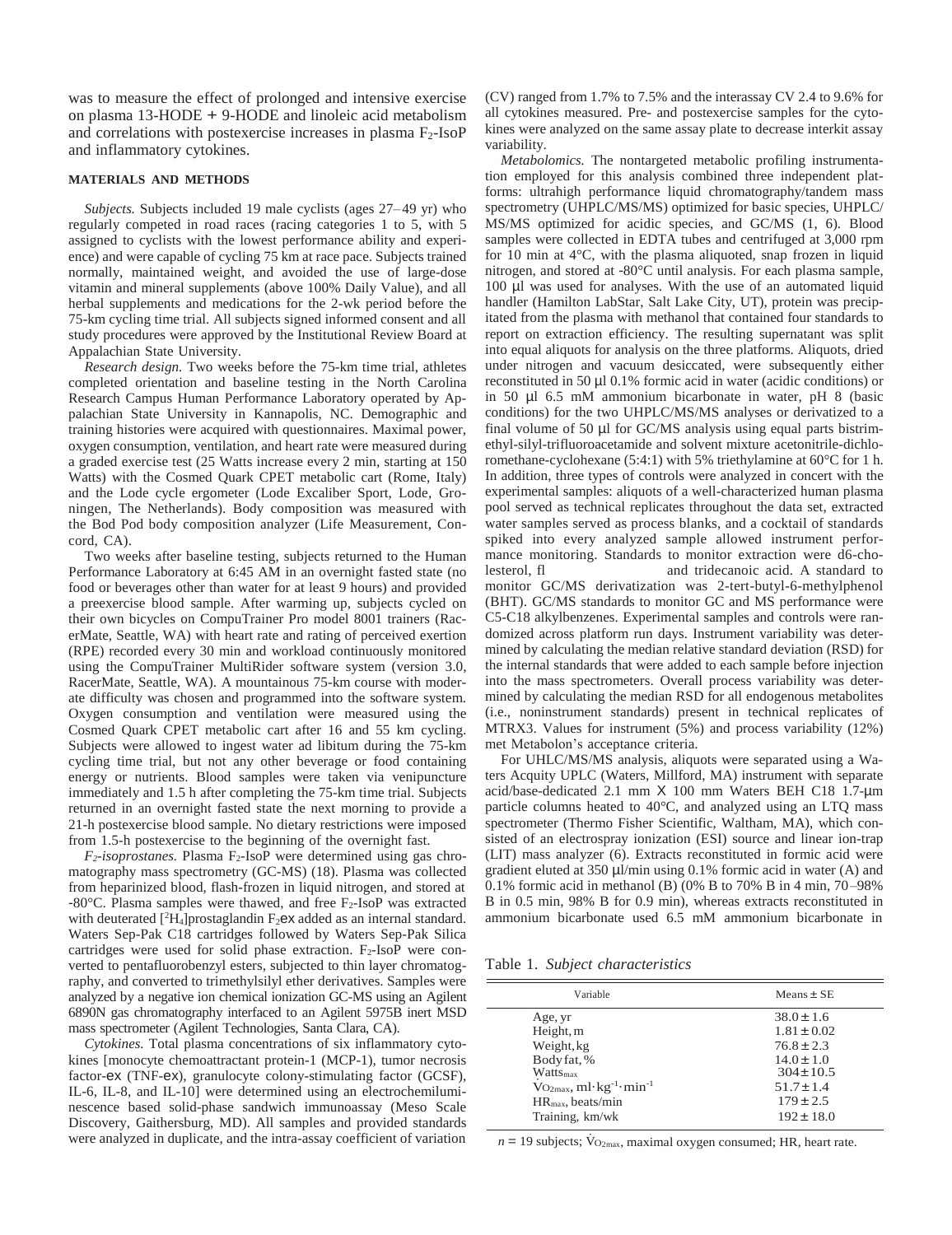Table 2. *Average 75-km metabolic and performance data*

| Variable                                                 | Means $\pm$ SE  |
|----------------------------------------------------------|-----------------|
| Time, h                                                  | $2.71 \pm 0.07$ |
| $\mathrm{Vo}_2$ , ml·kg <sup>-1</sup> ·min <sup>-1</sup> | $38.3 \pm 1.2$  |
| $\mathrm{Vo}_{2,}\% \mathrm{Vo}_{2\mathrm{max}}$         | $69.3 \pm 2.1$  |
| Watts                                                    | $207 \pm 7.6$   |
| % Watts <sub>max</sub>                                   | $68.3 \pm 1.7$  |
| HR, beats/min                                            | $150 \pm 2.5$   |
| %HR <sub>max</sub>                                       | $84.0 \pm 1.1$  |
| Ventilation, 1/min                                       | $74.9 \pm 3.5$  |
| <b>RPE</b>                                               | $12.9 \pm 0.3$  |
|                                                          |                 |

VO2, volume of oxygen consumed; RPE, rating of perceived exertion.

water, pH 8 (A) and 6.5 mM ammonium bicarbonate in 95/5 methanol-water (B) (same gradient profile as above) at 350 µl/min. The MS instrument scanned 99 –1,000 molecular weight (*m/z*) and alternated between MS and MS2 scans using dynamic exclusion with approximately 6 scans per second. Derivatized samples for GC/MS were separated on a 5% diphenyl-95% dimethyl polysiloxane-fused silica column with helium as the carrier gas and a temperature ramp from 60°C to 340°C and then analyzed on a Thermo-Finnigan Trace DSQ MS (Thermo Fisher Scientific) operated at unit mass resolving power with electron impact ionization and a 50- to 750-atomic mass unit scan range. Metabolites were identified by automated comparison of the ion features in the experimental samples to a reference library of chemical standard entries that included retention time, molecular weight (*m/z*), preferred adducts, and in-source fragments as well as associated MS spectra, and were curated by visual inspection for quality control using software developed at Metabolon (Durham, NC) (4). Common and biologically abundant isomers of unsaturated fatty acids containing the n3, n6, and n9 configuration are contained in Metabolon's chemical standard library. Liquid chromatography mass spectrometry (LC-MS) standards to monitor LC and MS performance were *d*<sub>3</sub>-leucine, chloro- and bromo-phenylalanine, *d*<sub>2</sub>-maleic acid, amitriptyline, and d10-benzophenone (1). Biochemical identifications were based on three criteria: retention index within a narrow window

of the proposed identification, accurate mass match to the library +/- 0.005 amu, and the MS/MS forward and reverse scores between the experimental data and authentic standards. The MS/MS scores were based on a comparison of the ions present in the experimental spectrum to the ions present in the library spectrum.

*Statistical analysis.* Data are expressed as means ± SE. For the metabolomics statistical analyses and data display purposes, any missing values were assumed to be below the limits of detection and these values were imputed with the compound minimum (minimum value imputation). Statistical analysis of log-transformed data was performed using "R" (R Foundation, from [http://cran.r-project.org/\),](http://cran.r-project.org/) which is a freely available, open-source software package. One-way ANOVA with post hoc contrasts (*t*-tests) was performed to compare data across time points. An estimate of the false discovery rate (*q*  value) was calculated to take into account the multiple comparisons that normally occur in metabolomic-based studies, with *q* < 0.05 used as an indication of high confidence in a result (34). Fold changes across time points were calculated using group averages of the median scaled intensity values. Plasma cytokines and  $F_2$ -IsoP were analyzed using one-way ANOVA with post hoc contrasts (*t*-tests) performed to compare data across time points. Correlations between 13-HODE + 9-HODE and other variables were made using Pearson's productmoment correlation coefficients.

#### **RESULTS**

Subjects included 19 competitive male cyclists (ages 27 to 49 yr) who successfully adhered to all aspects of the study design (see Table 1). Metabolic and performance data from the 75-km mountainous cycling time trial are summarized in Table 2. The cyclists were able to maintain a high power output (69% Watts<sub>max</sub>) during the 75-km trial, with an average duration of 2.71 h.

The metabolomics analysis revealed 423 detectable compounds of known identity. After log transformation and imputation with minimum observed values for each compound, repeated measures ANOVA contrasts identified significant

□ Pre-21 h-Post-75 km ■ Pre-1.5 h-Post-75 km ■ Pre-Post Exerc



Fig. 1. Fold changes in metabolites grouped according to subpathways. Numbers in parentheses represent the number of metabolites in each subpathway that increased twofold or greater after the 75-km cycling time trial.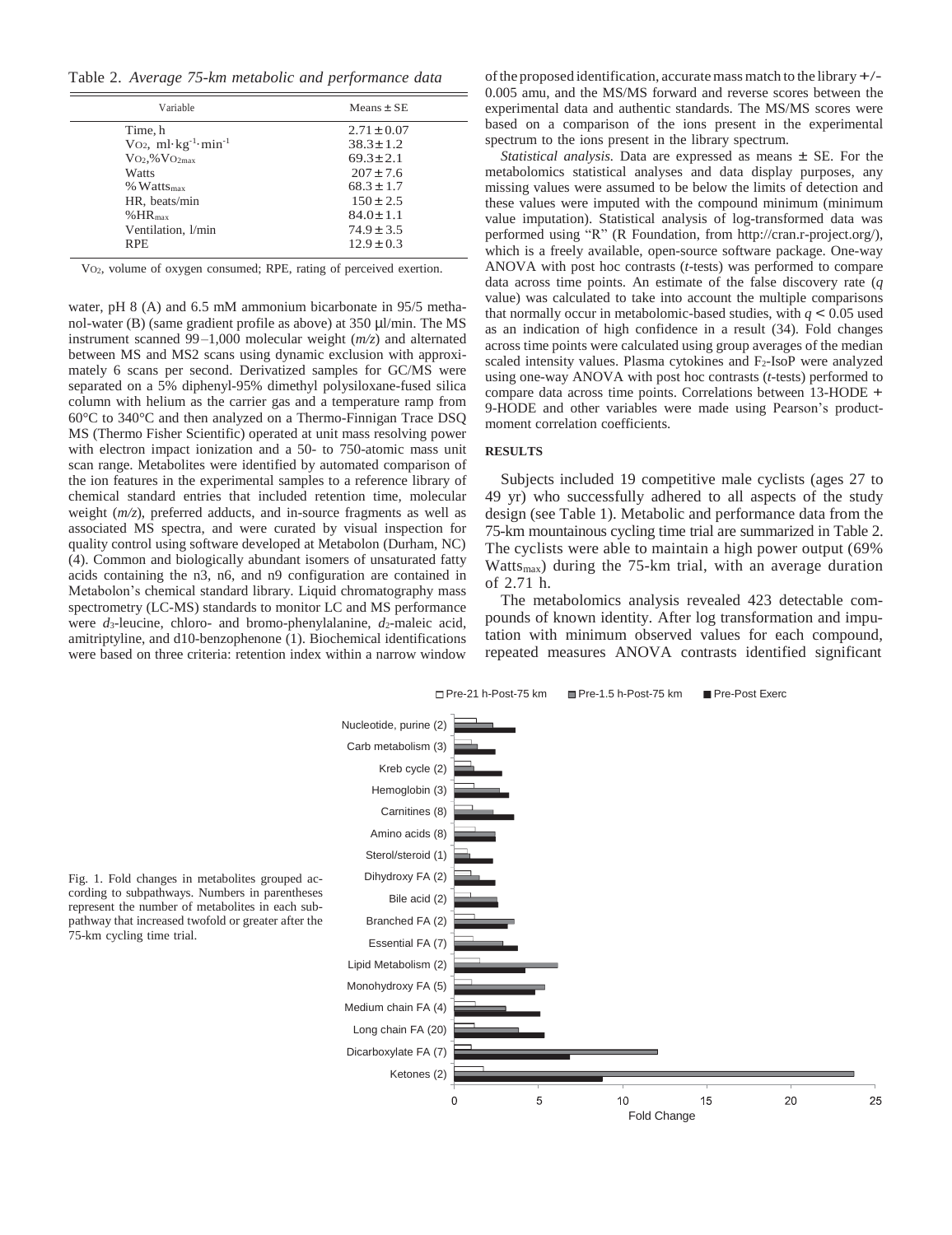Table 3. *Exercise effects on linoleic acid and long chain polyunsaturated fatty acids in the conversion pathway (all time main effects, q* < *0.001)*

| Variable (Median Scaled Intensity)     | Preexercise     | Post- $75 \text{ km}$             | 1.5-h Post-75 km                  | $21-h$ Post-75 $km$ |
|----------------------------------------|-----------------|-----------------------------------|-----------------------------------|---------------------|
| Linoleate $(18:2n6)$                   | $0.76 \pm 0.06$ | $2.86 \pm 0.15*$<br>$(3.7-fold)$  | $1.96 \pm 0.11*$<br>$(2.6-fold)$  | $0.83 \pm 0.05$     |
| Linolenate [ex or $Y$ ; (18:3n3 or 6)] | $0.72 \pm 0.07$ | $4.23 \pm 0.29*$<br>$(5.8-fold)$  | $2.43 \pm 0.20^*$<br>$(3.4-fold)$ | $0.76 \pm 0.06$     |
| Dihomo-linolenate $(20:3n3)$ or $n6)$  | $0.77 \pm 0.04$ | $2.66 \pm 0.16*$<br>$(3.4-fold)$  | $2.18 \pm 0.16*$<br>$(2.8-fold)$  | $0.84 \pm 0.04$     |
| Arachidonate (20:4n6)                  | $0.80 \pm 0.06$ | $1.83 \pm 0.12^*$<br>$(2.3-fold)$ | $1.55 \pm 0.08*$<br>$(1.9-fold)$  | $0.84 \pm 0.06$     |
| Adrenate $(22:4n6)$                    | $0.62 \pm 0.08$ | $2.13 \pm 0.12^*$<br>$(3.4-fold)$ | $1.68 \pm 0.17*$<br>$(2.7-fold)$  | $0.78 \pm 0.11$     |
| Docosapentaenoate (22:5n6)             | $0.81 \pm 0.06$ | $1.59 \pm 0.22*$<br>$(2.0-fold)$  | $1.87 \pm 0.18*$<br>$(2.3-fold)$  | $0.94 \pm 0.06$     |

Values are means  $\pm$  SE.  $*P$  < 0.01 vs. preexercise.

post-75 km cycling time effects for 221 metabolites. Fold changes were calculated from the median scaled intensity values for pre- to-post-75-km cycling time points and then rank ordered. A total of 80 metabolites of known identity had a twofold or higher increase following 75 km cycling (all *q*  values <0.01). These were grouped by metabolic subpathways, and three mean fold changes were calculated (preexercise to immediately-, 1.5 h post-, and 21 h postexercise) (see Fig. 1 and Supplemental Table S1). All but 26 of these metabolites were related to lipid and carnitine metabolism, with the largest fold changes seen for ketones, dicarboxylate fatty acids, and long chain fatty acids.

Table 3 summarizes exercise-induced changes in median scaled intensity (MSI) values for linoleic fatty acid (18:2n6) and five other long chain polyunsaturated fatty acids in the conversion pathway. Fold changes for all of these fatty acids ranged from 2.0 to 5.8 immediately post-75 km cycling and 1.9 to 3.4 after 1.5 h recovery and were not different from preexercise after 21 h recovery. Plasma 13-HODE + 9-HODE increased 3.1- and 1.7-fold immediately and 1.5 h following the 75-km cycling time trial, respectively (time main effect, *q* < 0.001) (Fig. 2). Similar patterns of postexercise increases were seen for (*Z*)-9,10-dihydroxyoctadec-12-enoic acid (9,10- DiHOME) and (*Z*)-12,13-dihydroxyoctadec-9-enoic acid



Fig. 2. Changes in 13- and 9-hydroxy-octadecadienoic acid (13-HODE + 9-HODE) across four time points: preexercise, immediately post-75-km cycling time trial, and 1.5-h and 21-h postexercise.  $*P < 0.01$  compared with preexercise. Time main effect,  $P < 0.001$ .

 $(12,13-DiHOME)$  (both time main effects,  $q < 0.001$ )(Fig. 3) and  $F_2$ -IsoP (time main effect,  $P < 0.001$ ) (Fig. 4).

Plasma cytokine data are summarized in Table 4. Significant postexercise increases were measured for IL-6 (8.6-fold), IL-8 (2.3-fold), IL-10 (9.1-fold), TNF-ex (1.10-fold), MCP-1 (1.44 fold), and GCSF (1.38-fold), with values near preexercise levels after 21 h recovery (all time main effects, *P* < 0.001).

Immediate postexercise MSI values for 13-HODE + 9-HODE were significantly correlated with postexercise arachidonate (*r* = 0.77, *P* < 0.001), 12,13-DiHOME (*r* = 0.60,  $P = 0.006$ , and  $F_2$ -IsoP ( $r = 0.75$ ,  $P < 0.001$ ) (Fig. 5, *A*–*C*). Postexercise  $13$ -HODE + 9-HODE was also significantly correlated with postexercise linoleate ( $r = 0.54$ ,  $P = 0.016$ ), dihomo-linolenate  $(r = 0.57, P = 0.011)$ , and adrenate  $(r=0.56, P = 0.013)$ , and marginally to linolenate  $(r = 0.44,$ *P* = 0.058) and 9,10-DiHOME (*r* = 0.41, *P* = 0.081). Postexercise levels of  $13$ -HODE + 9-HODE were not correlated with any of the postexercise cytokine concentrations listed in Table 4. Immediate postexercise MSI values for linoleate were significantly correlated with 9,10-DiHOME ( $r = 0.64$ ,  $P =$ 0.003), 12,13-DiHOME (*r* = 0.58, *P* = 0.10), and each fatty

 $\blacksquare$  9,10 DiHOME  $\blacksquare$  12,13 DiHOME



Fig. 3. Changes in (*Z*)-9,10-dihydroxyoctadec-12-enoic acid (9,10-DiHOME) and (*Z*)-12,13-dihydroxyoctadec-9-enoic acid (12,13-DiHOME) and across four time points: preexercise, immediately post-75-km cycling time trial, and 1.5-h and 21-h postexercise. \**P* < 0.01 compared with preexercise. Time main effect, *P* < 0.001.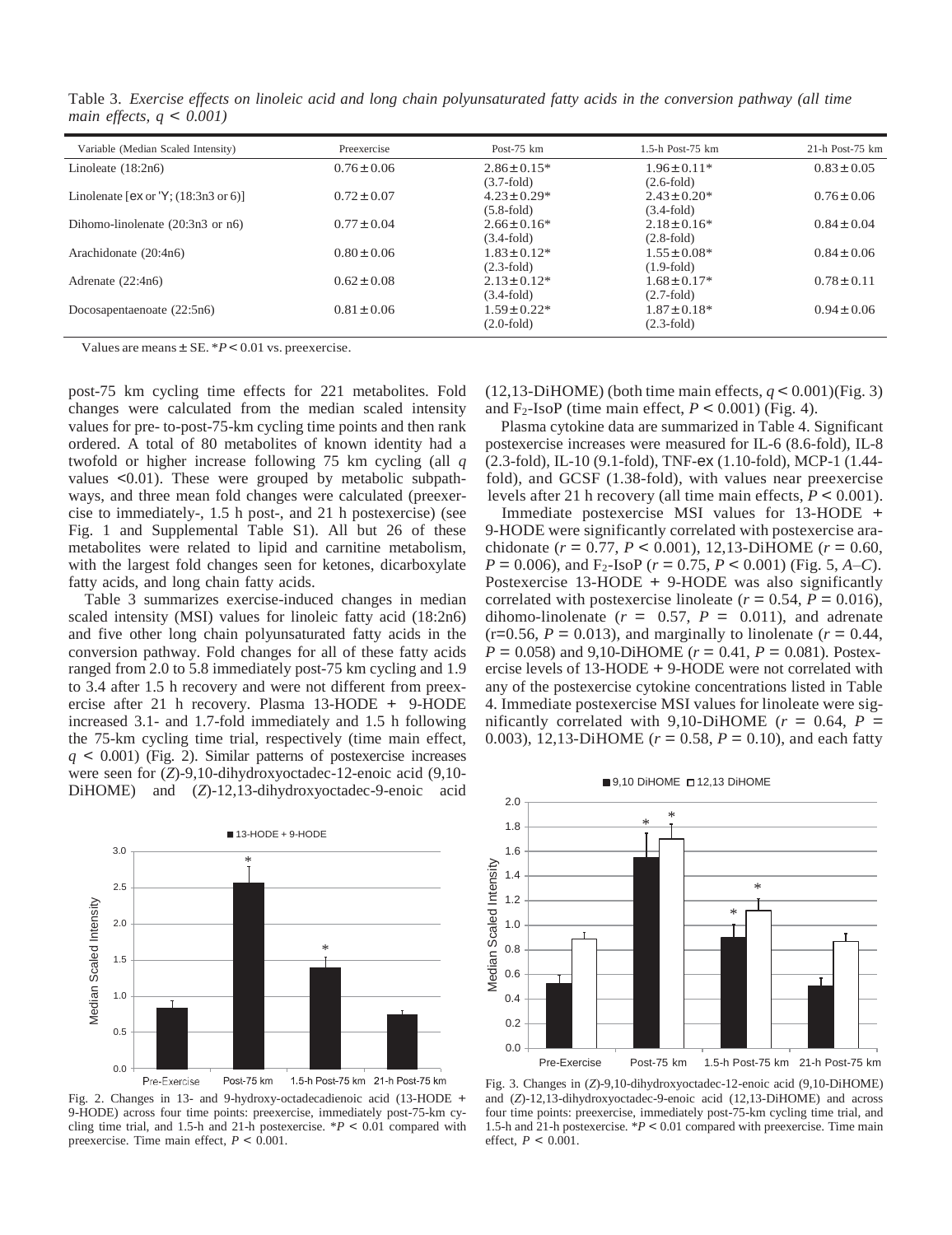

Fig. 4. Changes in  $F_2$ -isoprostanes across four time points: preexercise, immediately post-75-km cycling time trial, and 1.5-h and 21-h postexercise. \**P* < 0.01 compared with preexercise. Time main effect, *P* < 0.001.

acid listed in the conversion pathway except for docosapentaenote ( $r = 0.32$ ,  $P = 0.18$ ; all other relationships,  $P < 0.02$ ).

#### **DISCUSSION**

Cyclists experienced a transient 3.1-fold increase in the oxidized linoleic acid derivative 13-HODE + 9-HODE following the 75-km cycling time trial. The postexercise increase in plasma concentration of HODEs was related to increases in the well-established oxidative stress biomarker,  $F_2$ -IsoP, but not to increases in inflammatory cytokines. Postexercise HODEs were also positively correlated with exercise-induced mobilization of most components of the linoleic acid conversion pathway including linoleate, dihomo-linolenate, arachidonate, and adrenate, and the oxidized isoleukotoxin 12,13-DiHOME.

Metabolomics data revealed a twofold or greater postexercise increase in 80 metabolites of known identity, and twothirds were related to lipid and carnitine metabolism. These results are very similar to those of our previous metabolomicsbased investigation of 15 runners who ran 2.5 h/day at 70%  $\text{Vo}_{2\text{max}}$  3 days in a row (20). Together, these two studies indicate that following prolonged and intensive exercise, endurance athletes experience profound systemic shifts in blood metabolites, especially those from the lipid pathway. In agreement with Lehman et al. (17), the data support substantial fatty acid transport across the mitochondrial membrane and oxidation during prolonged exercise.

Table 4. *Exercise effects on plasma cytokines (all time main*  $effects, P < 0.001$ <sup>o</sup>

| Variable,<br>pg/ml                                   | Preexercise                                                                               | Post-75 km                                                                                       | 1.5-h Post-75<br>km.                                                                           | 21-h Post-75<br>km                                                                        |
|------------------------------------------------------|-------------------------------------------------------------------------------------------|--------------------------------------------------------------------------------------------------|------------------------------------------------------------------------------------------------|-------------------------------------------------------------------------------------------|
| $IL-6$<br>$II - 8$<br>$II - 10$<br>TNF-ex<br>$MCP-1$ | $1.02 \pm 0.28$<br>$5.22 \pm 0.42$<br>$2.05 \pm 0.21$<br>$3.90 \pm 0.16$<br>$267 \pm 9.1$ | $8.77 \pm 0.69*$<br>$11.83 \pm 1.1*$<br>$18.6 \pm 2.6^*$<br>$4.30 \pm 0.20^*$<br>$385 \pm 18.9*$ | $5.97 \pm 0.97*$<br>$7.91 \pm 0.74*$<br>$10.6 \pm 1.8*$<br>$4.10 \pm 0.20$<br>$340 \pm 22.5^*$ | $0.63 \pm 0.05$<br>$4.70 \pm 0.33$<br>$2.14 \pm 0.27$<br>$3.61 \pm 0.16$<br>$230 \pm 7.1$ |
| <b>GCSF</b>                                          | $12.8 \pm 1.0$                                                                            | $17.7 \pm 1.8^*$                                                                                 | $18.7 \pm 2.2^*$                                                                               | $15.3 \pm 1.5$                                                                            |

Values are means  $\pm$  SE. IL, interleukin; TNF-ex, tumor necrosis factor-ex; MCP-1, monocyte chemoattractant protein-1; GCSF, granulocyte colonystimulating factor.  $*P < 0.01$  vs. preexercise.

major free fatty acids (FFA) in adipose tissue (9, 15). Upper <sup>70</sup> body subcutaneous adipose tissue is the primary source of FFA  $\begin{array}{c|c|c|c|c|c|c|c|c} \hline \multicolumn{3}{c|}{\text{during prolonged and intensive exercise (11), and relative}} \hline \end{array}$ availability is the predominant determinant of individual FFA <sup>50</sup> use by contracting muscles (13). Ketone bodies increased strongly in overnight fasted cyclists following the 75-km cy-40 **cling time trial, indicating a high degree of FFA 13-oxidation.** 



Fig. 5. Scatterplot relationships between at the postexercise time point for 13-HODE + 9-HODE and arachidonate (*r* = 0.77, *P* < 0.001) (*A*), 12,13- DiHOME ( $r = 0.60$ ,  $P = 0.006$ ) (*B*), and F<sub>2</sub>-isoprostanes ( $r = 0.75$ ,  $P <$ 1.1) (*C*). MSI, median scaled intensity.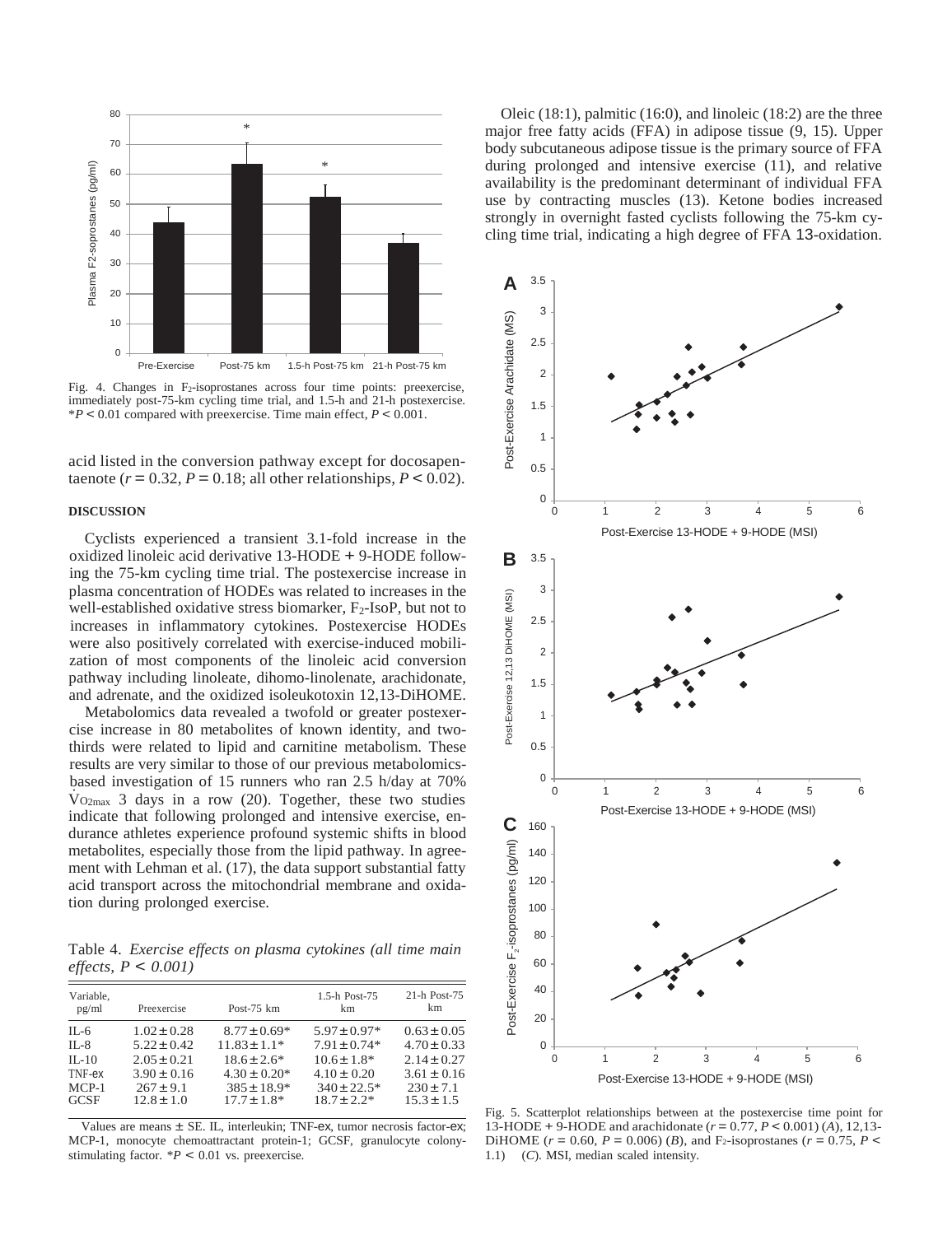Plasma linoleate increased 3.7-fold postexercise in concert with other fatty acids in the conversion pathway, indicating a high degree of mobilization and availability.

Linoleic acid is the predominant PUFA in the diet and adipose tissue stores and can be metabolized by cyclooxygenase, lipoxygenase, and P450 enzymes (32). 13-HODE + 9- HODE are monohydroxy lipoxygenation products and the most widely distributed of linoleic acid metabolites (17, 32). The HODEs are secreted by a variety of cells including macrophages, endothelial cells, platelets, and smooth muscle cells, and exert biological and signaling activities as PPAR and GPR132 ligands (12, 21, 28, 37). Cell injury activates lipoxygenases and may be one pathway through which intensive exercise increases production of HODES (33). Several cell culture studies indicate that HODES induce pro-inflammatory responses including generation of inflammatory cytokines such as IL-113 and IL-8 (16, 35), chemotactic activity of neutrophils (10), and stimulation of NF-KB activity (24). The data from this study, however, do not support that HODES are related to inflammatory cytokines within an exercise context despite similar patterns of change over time and peaking immediately postexercise.

Isoprostanes are prostaglandin-like compounds produced by the free radical catalyzed peroxidation of arachidonic acid independent of cyclooxygenase (22, 30). A specific class of isoprostanes, the  $F_2$ -IsoP, are an accurate indicator of in vivo oxidant stress and have been related to a variety of human disorders (30). The tight linkage between postexercise levels of 13-HODE  $+$  9-HODE and  $F_2$ -IsoP is a novel finding from this study. Plasma concentrations of  $F_2$ -IsoP are much lower than 13-HODE + 9-HODE (39). Linoleate is the most abundant fatty acid in atherosclerotic plaques, and high levels of HODEs accumulate in the low-density lipoprotein (LDL) and plaque of patients with atherosclerosis compared with healthy controls (14). Similar to  $F_2$ -IsoP, the HODEs are stable lipid peroxidation products that are elevated in diseased individuals and can be lowered through positive lifestyle changes (2, 3, 7, 25, 29, 37). The data from this study support the use of 13-HODE + 9-HODE as biomarkers of oxidative stress during exercise trials.

Postexercise  $13$ -HODE + 9-HODE was significantly correlated with 12,13-DiHOME, another derivative of linoleic acid diol. 12,13-DiHOME is produced via the oxidation of the isoleukotoxin 12,13-epoxyoctadecenoic acid (12,13-EpOME). Both 12,13-DiHOME and 12,13-EpOME are PPAR-'Y ligands with potentially wide-ranging effects. In addition to its role as a PPAR ligand, 12,13-DiHOME exerts toxic and oxidative effects, inhibits mitochondrial function, stimulates neutrophil chemotactic activity, and suppresses neutrophil respiratory burst activity (5, 31, 36, 38).

#### *Perspectives and Significance*

We recently reported that a 3-day period of intensified training elicited large changes in the human serum metabolome of runners (20). Athletes ran for 2.5 h/day on treadmills at  $\sim$ 70% V $o_{2max}$  for 3 days in a row, with blood samples collected preexercise and immediately and 14 h postexercise. Immediately after the 3-day exercise period, significant twofold or higher increases in 75 metabolites were measured, with all but 22 of these metabolites related to lipid/carnitine metabolism. We reported a fivefold postexercise increase in plasma 13-HODE + 9-HODE, with levels returning to preexercise levels within 14-h recovery (20). Although this was the first published information on the acute increase in plasma 13- HODE + 9-HODE following intensive exercise, other investigators using disease models had reported that higher HODE concentrations were excellent indicators of oxidative stress and should be considered in future studies because they were much more abundant than  $F_2$ -isoprostanes (37, 39). A major objective in the current study was to determine whether 13-HODE + 9-HODE could be related to  $F_2$ -isoprostanes within an exercise context, and this was established. In this study, cyclists completing a 75-km time trial experienced twofold or higher increases in 80 metabolites, including linoleate and other fatty acids in the conversion pathway and the oxidized derivatives 13-HODE + 9-HODE. Although 13-HODE + 9-HODE play proinflammatory roles under certain conditions, no relationship to postexercise increases in six cytokines was established in this study. The 3.1-fold postexercise increase in HODEs was significantly correlated with  $F_2$ -IsoP, supporting the inclusion of HODEs as a stable oxidative stress biomarker in future exercise trials.

#### **DISCLOSURES**

No conflicts of interest, financial or otherwise, are declared by the author(s).

#### **AUTHOR CONTRIBUTIONS**

Author contributions: D.C.N., R.A.S., and M.P.M. conception and design of research; D.C.N., R.A.S., B.L., M.P.M., D.A.D., and K.L.P. performed experiments; D.C.N. and K.L.P. analyzed data; D.C.N., R.A.S., B.L., M.P.M., D.A.D., and K.L.P. interpreted results of experiments; D.C.N. and K.L.P. prepared figures; D.C.N. drafted manuscript; D.C.N., B.L., M.P.M., D.A.D., and K.L.P. edited and revised manuscript; D.C.N., R.A.S., B.L., M.P.M., D.A.D., and K.L.P. approved final version of manuscript.

#### **REFERENCES**

- 1. **Bourdonck KJ, Mitchell MW, Nemet L, Keresztes L, Nyska A, Shinar D, Rosenstock M.** Discovery of metabolomics biomarkers for early detection of nephrotoxicity. *Toxicol Pathol* 37: 280–291, 2009.
- 2. **Collino S, Montoliu I, Martin FP, Scherer M, Mari D, Salvioli S, Bucci L, Ostan R, Monti D, Biagi E, Brigidi P, Franceschi C, Rezzi S.**  Metabolic signatures of extreme longevity in northern Italian centenarians reveal a complex remodeling of lipids, amino acids, and gut microbiota metabolism. *PLos One* 8: e56564, 2013.
- 3. **Dandona P, Mohanty P, Ghanim H, Aljada A, Browne R, Hamouda W, Prabhala A, Afzal A, Garg R.** The suppressive effect of dietary restriction and weight loss in the obese on the generation of reactive oxygen species by leukocytes, lipid peroxidation, and protein carbonylation. *J Clin Endocrinol Metab* 86: 355–362, 2001.
- 4. **DeHaven CD, Evans AM, Dai H, Lawton KA.** Organization of GC/MS and LC/MS metabolomics data into chemical libraries. *J Cheminform* 2: doi[:10.1186/1758-2946-2-9,](http://dx.doi.org/10.1186/1758-2946-2-9) 2012.
- 5. **Edwards LM, Lawler NG, Nikolic SB, Peters JM, Horne J, Wilson R, Davies NW, Sharman JE.** Metabolomics reveals increased isoleukotoxin diol (12,13-DHOME) in human plasma after acute Intralipid infusion. *J Lipid Res* 53: 1979–1986, 2012.
- 6. **Evans AM, DeHaven CD, Barrett T, Mitchell M, Milgram E.** Integrated, nontargeted ultrahigh performance liquid chromatography/electrospray ionization tandem mass spectrometry platform for the identification and relative quantification of the small-molecule complement of biological systems. *Anal Chem* 81: 6656–6667, 2009.
- 7. **Gaskins AJ, Rovner AJ, Mumford SL, Yeung E, Browne RW, Trevisan M, Perkins NJ, Wactawski-Wende J, Schisterman EF.** Bio-Cycle study group. Adherence to a mediterranean diet and plasma concentrations of lipid peroxidation in premenopausal women. *Am J Clin Nutr*  92: 1461–1467, 2010.